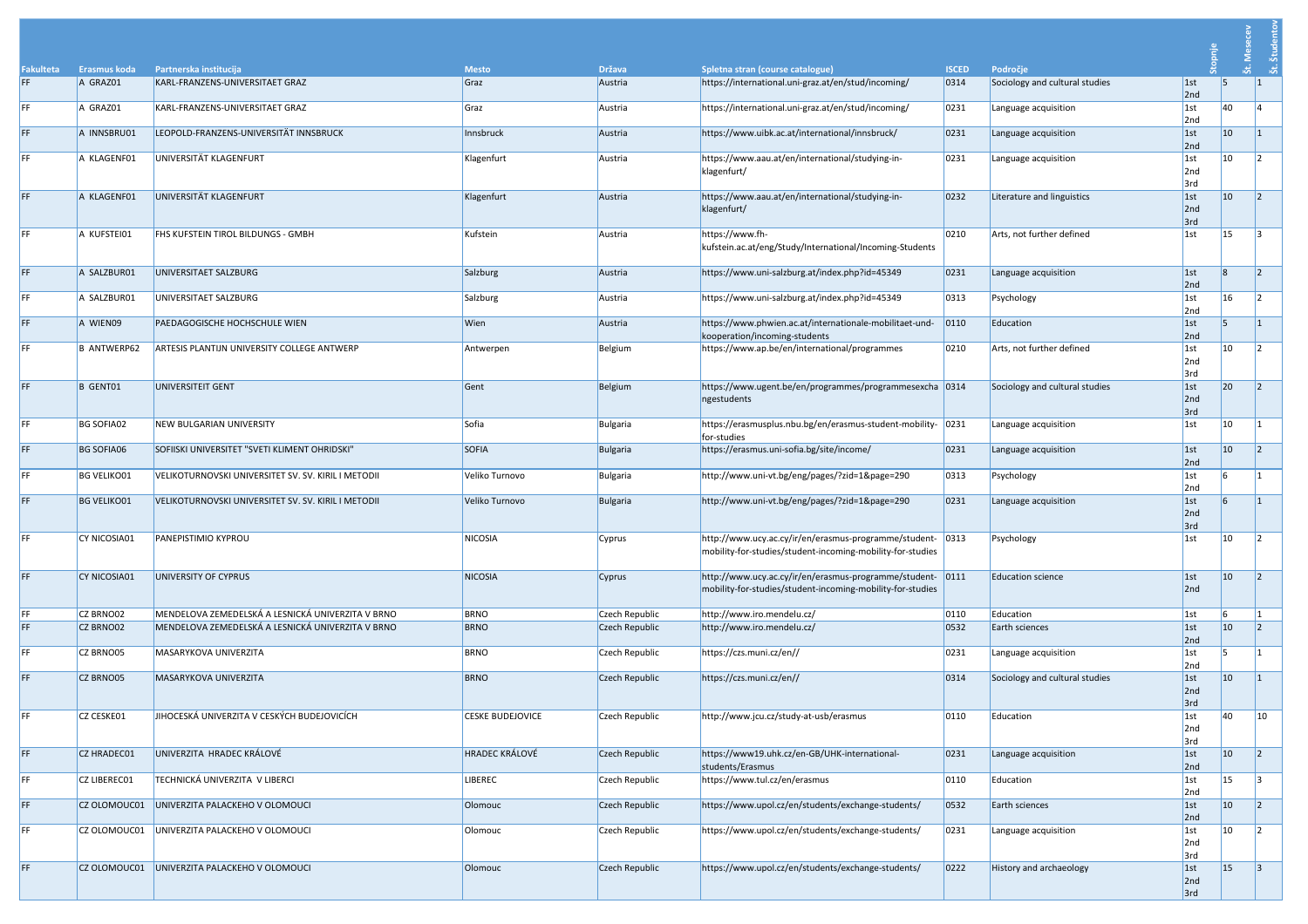|     | CZ OLOMOUC01      | UNIVERZITA PALACKEHO V OLOMOUCI                          | Olomouc            | Czech Republic | https://www.upol.cz/en/students/exchange-students/                                        | 0111 | <b>Education science</b>                                       | 1st<br>2nd                       | 30           |  |
|-----|-------------------|----------------------------------------------------------|--------------------|----------------|-------------------------------------------------------------------------------------------|------|----------------------------------------------------------------|----------------------------------|--------------|--|
|     | CZ OLOMOUC01      | UNIVERZITA PALACKEHO V OLOMOUCI                          | Olomouc            | Czech Republic | https://www.upol.cz/en/students/exchange-students/                                        | 0111 | Education science                                              | 3rd<br>1st<br>2nd                | 30           |  |
|     | CZ OLOMOUC01      | UNIVERZITA PALACKEHO V OLOMOUCI                          | Olomouc            | Czech Republic | https://www.upol.cz/en/students/exchange-students/                                        | 0114 | Training for teachers with subject<br>specialisation           | 3rd<br>$\vert$ 1st<br>2nd<br>3rd | 18           |  |
|     | CZ OLOMOUC01      | UNIVERZITA PALACKEHO V OLOMOUCI                          | Olomouc            | Czech Republic | https://www.upol.cz/en/students/exchange-students/                                        | 0314 | Sociology and cultural studies                                 | 1st<br>2nd<br>3rd                | 30           |  |
|     | CZ OLOMOUC01      | UNIVERZITA PALACKEHO V OLOMOUCI                          | Olomouc            | Czech Republic | https://www.upol.cz/en/students/exchange-students/                                        | 0111 | <b>Education science</b>                                       | 1st<br>2nd<br>3rd                |              |  |
|     | CZ OPAVA01        | SLEZSKA UNIVERZITETA V OPAVA-FAKULTETA VEREJNYCH POLITIK | Opava              | Czech Republic | http://slu.cz/slu/en                                                                      | 0312 | Political sciences and civics                                  | 1st<br>2nd                       | $ 10\rangle$ |  |
|     | CZ OPAVA01        | SLEZSKA UNIVERZITETA V OPAVA-FAKULTETA VEREJNYCH POLITIK | Opava              | Czech Republic | http://slu.cz/slu/en                                                                      | 0314 | Sociology and cultural studies                                 | $\vert$ 1st<br>2nd               | $ 10\rangle$ |  |
| EE. | CZ OSTRAVA02      | UNIVERSITY OF OSTRAVA                                    | <b>OSTRAVA</b>     | Czech Republic | https://prf.osu.eu/exchange-students/                                                     | 0532 | Earth sciences                                                 | 1st<br>2nd<br>3rd                | 20           |  |
|     | CZ PARDUB01       | UNIVERZITA PARDUBICE                                     | Pardubice 2        | Czech Republic | https://www.upce.cz/en/study/exchange-<br>programmes.html                                 | 0314 | Sociology and cultural studies                                 | 1st                              | <b>12</b>    |  |
|     | CZ PARDUB01       | UNIVERZITA PARDUBICE                                     | Pardubice 2        | Czech Republic | https://www.upce.cz/en/study/exchange-<br>programmes.html                                 | 0222 | History and archaeology                                        | 1st<br>3rd                       | 12           |  |
|     | CZ PARDUB01       | UNIVERZITA PARDUBICE                                     | Pardubice 2        | Czech Republic | https://www.upce.cz/en/study/exchange-<br>programmes.html                                 | 0231 | Language acquisition                                           | 1st                              | 36           |  |
|     | CZ PLZEN01        | ZÁPADOCESKÁ UNIVERZITA V PLZNI                           | PLZEN              | Czech Republic | http://www.zcu.cz/en/ects                                                                 | 0314 | Sociology and cultural studies                                 | 1st<br>2nd                       | $ 12\rangle$ |  |
|     | CZ PLZEN01        | ZÁPADOCESKÁ UNIVERZITA V PLZNI                           | <b>PLZEN</b>       | Czech Republic | http://www.zcu.cz/en/ects                                                                 | 0532 | Earth sciences                                                 | $\vert$ 1st<br>2nd               | 12           |  |
|     | <b>CZ PRAHA07</b> | UNIVERZITA KARLOVA V PRAZE                               | Praha 1            | Czech Republic | http://erasmus.ff.cuni.cz/                                                                | 0229 | Humanities (except languages), not elsewhere 1st<br>classified | 2nd                              | $ 10\rangle$ |  |
|     | CZ PRAHA07        | UNIVERZITA KARLOVA V PRAZE                               | Praha 1            | Czech Republic | http://erasmus.ff.cuni.cz/                                                                | 0313 | Psychology                                                     | 1st<br>2nd                       | $ 10\rangle$ |  |
|     | CZ PRAHA07        | UNIVERZITA KARLOVA V PRAZE                               | Praha 1            | Czech Republic | https://cuni.cz/UKEN-3.html                                                               | 0532 | Earth sciences                                                 | 1st<br>2nd                       | $ 12\rangle$ |  |
|     | CZ PRAHA07        | UNIVERZITA KARLOVA V PRAZE                               | Praha 1            | Czech Republic | http://erasmus.ff.cuni.cz/                                                                | 0231 | Language acquisition                                           | $\vert$ 1st<br>2nd               | 20           |  |
| FF  | CZ USTINAD01      | UNIVERZITA JANA EVANGELISTY PURKYNE V ÚSTÍ NAD LABEM     | ÚSTÍ NAD LABEM     | Czech Republic | http://www.ujep.cz/en/welcome/international-<br>relations/erasmus.html                    | 0231 | Language acquisition                                           | 1st<br>2nd                       | $ 12\rangle$ |  |
|     | D BAMBERG01       | OTTO-FRIEDRICH-UNIVERSITAET BAMBERG                      | Bamberg            | Germany        | https://www.uni-bamberg.de/en/studies/exchange-<br>students-eg-erasmus/                   | 0210 | Arts, not further defined                                      | $\vert$ 1st<br>2nd               |              |  |
|     | D BAYREUT01       | UNIVERSITÄT BAYREUTH                                     | Bayreuth           | Germany        | https://www.international-office.uni-bayreuth.de/de/come-0231<br>to-bayreuth/index.html   |      | Language acquisition                                           | 1st<br>2nd                       | $ 10\rangle$ |  |
|     | D BAYREUT01       | UNIVERSITÄT BAYREUTH                                     | Bayreuth           | Germany        | https://www.international-office.uni-bayreuth.de/de/come-0532<br>to-bayreuth/index.html   |      | Earth sciences                                                 | $\vert$ 1st<br>2nd               | $ 10\rangle$ |  |
|     | D BIELEFE01       | UNIVERSITAT BIELEFELD                                    | Bielefeld          | Germany        | https://www.uni-<br>bielefeld.de/(en)/soz/studium/international/erasmus_inco<br>ming.html | 0313 | Psychology                                                     | 1st                              | $ 12\rangle$ |  |
|     | D CHEMNIT01       | <b>TECHNISCHE UNIVERSITAET CHEMNITZ</b>                  | Chemnitz           | Germany        | http://www.tu-<br>chemnitz.de/international/incoming/index.php.en                         | 0231 | Language acquisition                                           | $\vert$ 1st<br>2nd               | <b>12</b>    |  |
|     | D DUSSELD01       | HEINRICH-HEINE-UNIVERSITAET DUESSELDORF                  | <b>DUESSELDORF</b> | Germany        | https://www.uni-<br>duesseldorf.de/home/en/international.html                             | 0231 | Language acquisition                                           | 1st<br>2nd<br>3rd                | 20           |  |
|     | D ERFURT05        | UNIVERSITAET ERFURT                                      | Erfurt             | Germany        | http://www.uni-<br>erfurt.de/en/international/incoming/exchange-students/                 | 0231 | Language acquisition                                           | $\vert$ 1st<br>2nd<br>3rd        | $ 12\rangle$ |  |
|     | D GOTTING01       | GEORG-AUGUST-UNIVERSITAET GOETTINGEN                     | Gottingen          | Denmark        | http://www.uni-goettingen.de/en/48483.html                                                | 0230 | Foreign languages                                              | 1st<br>2nd                       | $ 10\rangle$ |  |
|     | D HANNOVE01       | GOTTFRIED WILHELM LEIBNIZ UNIVERSITAET HANNOVER          | Hannover           | Germany        | https://www.uni-<br>hannover.de/de/universitaet/internationales/wege-nach-<br>hannover/   | 0312 | Political sciences and civics                                  | 1st                              | 10           |  |
|     | D HEIDELB01       | RUPRECHT-KARLS-UNIVERSITAET HEIDELBERG                   | <b>Heidelberg</b>  | Germany        | https://www.uni-heidelberg.de/en/study/international-<br>studies/studying-heidelberg      | 0231 | Language acquisition                                           | 1st <br>2nd                      |              |  |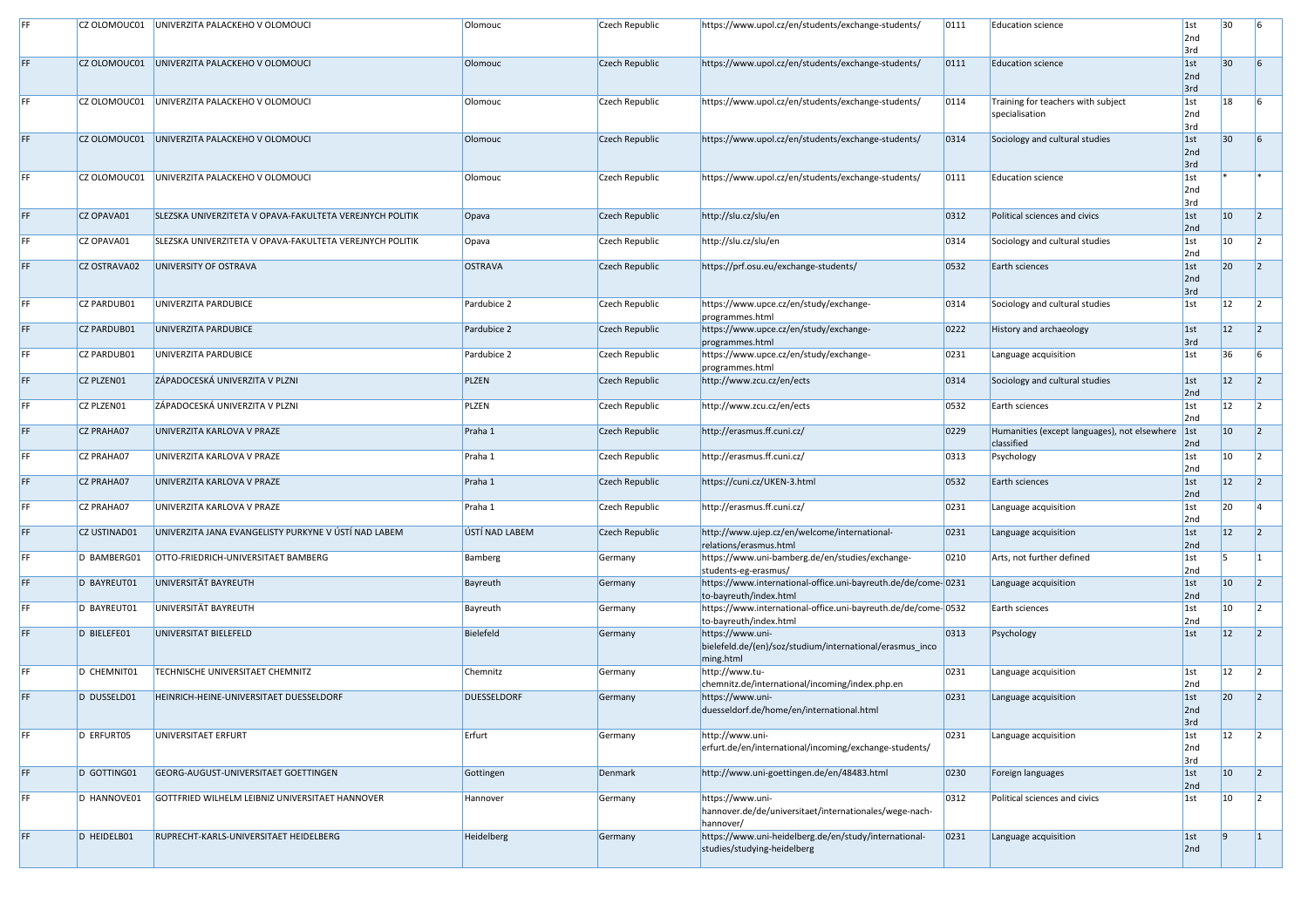|           | D JENA01                   | <b>FRIEDRICH-SCHILLER-UNIVERSITÄT JENA</b>                   | Jena                   | Germany        | http://www.uni-jena.de/Studium_in_Jena.html                                                                                                                | 0231         | Language acquisition                                             | $\vert$ 1st<br>2nd<br>3rd | $ 10\rangle$     |    |
|-----------|----------------------------|--------------------------------------------------------------|------------------------|----------------|------------------------------------------------------------------------------------------------------------------------------------------------------------|--------------|------------------------------------------------------------------|---------------------------|------------------|----|
| FF.       | D LEIPZIG01                | UNIVERSITAET LEIPZIG                                         | Leipzig                | Germany        | https://www.uni-leipzig.de/en/international/                                                                                                               | $ 22\rangle$ | German studies                                                   | 1st <br>2nd<br>3rd        | 30               |    |
| FF.       | D MARBURG01                | <b>PHILIPPS-UNIVERSITAET MARBURG</b>                         | <b>MARBURG</b>         | Germany        | https://www.uni-marburg.de/en/international                                                                                                                | 0532         | Earth sciences                                                   | $\vert$ 1st<br>2nd<br>3rd | <b>20</b>        |    |
| FF.       | D MUNCHENO <sub>2</sub>    | LUDWIG-MAXIMILIANS-UNIVERSITAET MUENCHEN                     | Muenchen               | Germany        | http://www.lmu.de/en/international/incoming                                                                                                                | 0231         | Language acquisition                                             | $\vert$ 1st               | 12               |    |
| FF        | D PASSAU01                 | UNIVERSITAET PASSAU                                          | PASSAU                 | Germany        | https://www.uni-passau.de/en/international/coming-to-<br>passau/                                                                                           | 0532         | Earth sciences                                                   | $\vert$ 1st               | $ 10\rangle$     |    |
| FF.       | D TUBINGE01                | <b>EBERHARD KARLS UNIVERSITAET TUEBINGEN</b>                 | <b>TÜBINGEN</b>        | Germany        | https://uni-tuebingen.de/en/international/                                                                                                                 | 0231         | Language acquisition                                             | $\vert$ 1st<br>2nd<br>3rd |                  |    |
| FF.       | D WURZBUR01                | JULIUS-MAXIMILIANS-UNIVERSITAET WUERZBURG                    | Wuerzburg              | Germany        | http://international.uni-wuerzburg.de                                                                                                                      | 0230         | Foreign languages                                                | $\vert$ 1st<br>2nd<br>3rd | 20               |    |
| FF.       | E BARCELO02                | UNIVERSITAT AUTONOMA DE BARCELONA                            | Barcelona              | Spain          | https://www.uab.cat/web/mobility-international-<br>exchange/mobility-international-exchange-<br>programmes/erasmus-studies-incoming-<br>1345671989604.html | 0231         | Language acquisition                                             | 2nd                       | 18               |    |
| FF        | E BILBAO01                 | UNIVERSIDAD DEL PAIS VASCO/EUSKAL HERRIKO UNIBERTSITATEA     | Leioa                  | Spain          | https://www.ehu.eus/en/web/nazioarteko-harremanak/en-0532<br>international-relations                                                                       |              | Earth sciences                                                   | $\vert$ 1st               | $ 10\rangle$     |    |
| FF.       | E CADIZ01                  | UNIVERSIDAD DE CÁDIZ                                         | Cadiz                  | Spain          | https://internacional.uca.es/?lang=en                                                                                                                      | 0110         | Education                                                        | $\vert$ 1st<br>2nd        | 27               |    |
| FF.       | $E$ CADIZ01                | UNIVERSIDAD DE CÁDIZ                                         | Cadiz                  | Spain          | https://internacional.uca.es/?lang=en                                                                                                                      | 0110         | Education                                                        | $\vert$ 1st<br>2nd        |                  |    |
| FF.       | E CIUDA-R01                | UNIVERSIDAD DE CASTILLA-LA MANCHA                            | <b>CIUDAD REAL</b>     | Spain          | https://www.uclm.es/en/Misiones/Internacional/Movilidad 0231                                                                                               |              | Language acquisition                                             | $\vert$ 1st               | $ 27\rangle$     |    |
| FF        | E GRANADA01                | UNIVERSIDAD DE GRANADA                                       | Granada                | Spain          | https://www.ugr.es/en/study/mobility-exchange-students                                                                                                     | 0313         | Psychology                                                       | $\vert$ 1st               | 10               |    |
| FF.       | E MADRID03                 | UNIVERSIDAD COMPLUTENSE DE MADRID                            | <b>MADRID</b>          | Spain          | https://www.ucm.es/english/incoming-mobility                                                                                                               | 0223         | Philosophy and ethics                                            | 1st <br>2nd<br>3rd        | $ 10\rangle$     |    |
| FF.       | E MALAGA01                 | UNIVERSIDAD DE MALAGA                                        | Malaga                 | Spain          | https://www.uma.es/welcome-uma/                                                                                                                            | 0313         | Psychology                                                       | $\vert$ 1st               | 27               |    |
| FF.       | E SANTIAG01                | UNIVERSIDAD DE SANTIAGO DE COMPOSTELA                        | Santiago de Compostela | Spain          | http://www.usc.es/es/perfis/internacional/mobilidade/estu 0231<br>dantes_incoming.html                                                                     |              | Language acquisition                                             | $\vert$ 1st               | $ 10\rangle$     |    |
| FF.       | E TARRAGO01                | UNIVERSITAT ROVIRA I VIRGILI                                 | Tarragona              | Spain          | http://www.urv.cat/international/movilidad/en_exchange_ 0313<br>students.html                                                                              |              | Psychology                                                       | $\vert$ 1st               | 18               |    |
| FF.       | E TARRAGO01                | UNIVERSITAT ROVIRA I VIRGILI                                 | Tarragona              | Spain          | http://www.urv.cat/international/movilidad/en exchange 0219<br>students.html                                                                               |              | Arts, not elsewhere classified                                   | $\vert$ 1st               | 18               |    |
| FF.       | E TARRAGO01                | UNIVERSITAT ROVIRA I VIRGILI                                 | Tarragona              | Spain          | http://www.urv.cat/international/movilidad/en_exchange_ 0231<br>students.html                                                                              |              | Language acquisition                                             | $\vert$ 1st               | 25               |    |
| FF.<br>FF | E TARRAGO01                | UNIVERSITAT ROVIRA I VIRGILI                                 | Tarragona              | Spain          | http://www.urv.cat/international/movilidad/en_exchange_ 0110<br>students.html                                                                              |              | Education                                                        | $\vert$ 1st<br>2nd        | $\vert$ 54<br>72 |    |
| FF.       | E TARRAGO01                | UNIVERSITAT ROVIRA I VIRGILI<br>UNIVERSITAT ROVIRA I VIRGILI | Tarragona              | Spain          | http://www.urv.cat/international/movilidad/en_exchange_ 0111<br>students.html<br>http://www.urv.cat/international/movilidad/en_exchange_ 0314              |              | <b>Education science</b>                                         | $\vert$ 1st<br>2nd<br>2nd | 60               | 10 |
| FF.       | E TARRAGO01<br>E TARRAGO01 | UNIVERSITAT ROVIRA I VIRGILI                                 | Tarragona              | Spain<br>Spain | students.html<br>http://www.urv.cat/international/movilidad/en_exchange_ 0314                                                                              |              | Sociology and cultural studies<br>Sociology and cultural studies | $\vert$ 1st               | $ 90\rangle$     | 15 |
| FF.       | E TENERIF01                | UNIVERSIDAD DE LA LAGUNA                                     | Tarragona<br>LA LAGUNA | Spain          | students.html<br>https://www.ull.es/portal/erasmus/                                                                                                        | 0314         | Sociology and cultural studies                                   | 2nd<br> 1st               | 18               |    |
| FF        | E TENERIFO1                | UNIVERSIDAD DE LA LAGUNA                                     | LA LAGUNA              | Spain          | https://www.ull.es/portal/erasmus/                                                                                                                         | 0231         | Language acquisition                                             | $\vert$ 1st               | 15               |    |
|           |                            | UNIVERSITAT DE VALENCIA (ESTUDI GENERAL) UVEG                |                        |                | https://www.uv.es/uvweb/college/en/international-                                                                                                          | 0231         |                                                                  | 2nd<br>2nd                |                  |    |
| FF.       | E VALENCI01                |                                                              | <b>VALENCIA</b>        | Spain          | relations/international-relations/official-announcements-<br>1285935975996.html                                                                            |              | Language acquisition                                             |                           | $ 10\rangle$     |    |
| FF.       | E VALENCI01                | UNIVERSITAT DE VALENCIA (ESTUDI GENERAL) UVEG                | <b>VALENCIA</b>        | Spain          | https://www.uv.es/uvweb/college/en/international-<br>relations/international-relations/official-announcements-<br>1285935975996.html                       | 0222         | History and archaeology                                          | $\vert$ 1st               | 20               |    |
| FF.       | E VALENCI01                | UNIVERSITAT DE VALENCIA (ESTUDI GENERAL) UVEG                | <b>VALENCIA</b>        | Spain          | https://www.uv.es/uvweb/college/en/international-<br>relations/international-relations/official-announcements-<br>1285935975996.html                       | 0231         | Language acquisition                                             | $\vert$ 1st               | $ 20\rangle$     |    |
| FF.       | F AMIENS01                 | UNIVERSITÉ DE PICARDIE JULES VERNE                           | Amiens cedex 1         | France         | https://www.u-picardie.fr                                                                                                                                  | 0230         | Foreign languages                                                | $\vert$ 1st<br>2nd        | $ 12\rangle$     |    |
| FF.       | F ANGERS04                 | UNIVERSITE CATHOLIQUE DE L'OUEST                             | ANGERS                 | France         | https://www.uco.fr/fr/etude-etranger                                                                                                                       | 0231         | Language acquisition                                             | $\vert$ 1st<br>2nd        | 20               |    |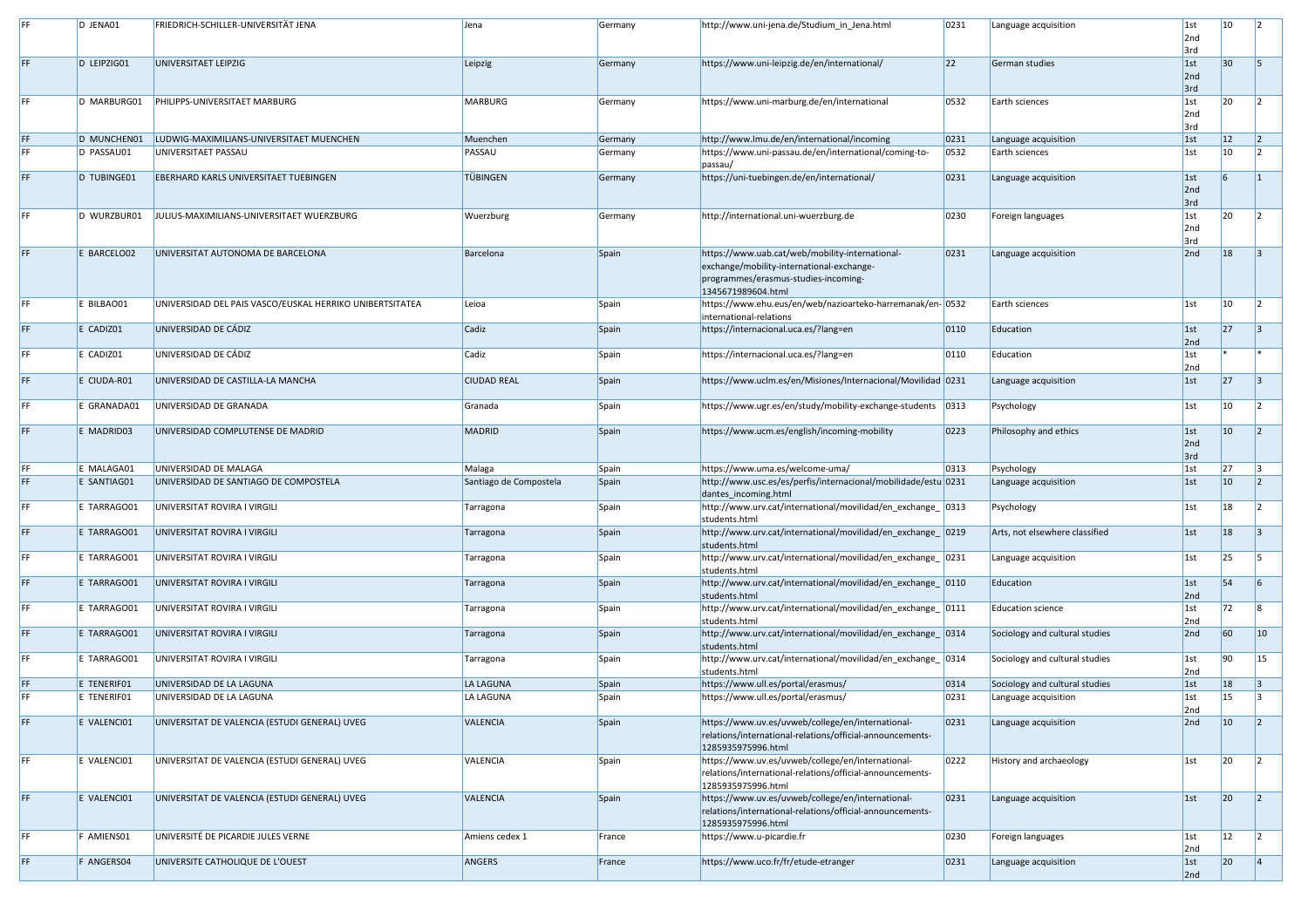|     | BORDEAU58   | UNIVERSITY OF BORDEAUX                                   | <b>BORDEAUX</b>    | France  | https://www.u-bordeaux.com/You-are/Exchange-student                                                          | 0532           | Earth sciences                                        | 1st                | 20              |         |
|-----|-------------|----------------------------------------------------------|--------------------|---------|--------------------------------------------------------------------------------------------------------------|----------------|-------------------------------------------------------|--------------------|-----------------|---------|
| FF  | F MONTPEL01 | UNIVERSITE MONTPELLIER I                                 | <b>MONTPELLIER</b> | France  | https://www.umontpellier.fr/university-of-<br>montpellier/studies/how-to-enroll-at-um                        | 0312           | Political sciences and civics                         | 1st<br>2nd         | 16              |         |
|     | F PARISO07  | UNIVERSITÉ PARIS DIDEROT - PARIS 7                       | PARIS              | France  | https://international.univ-paris-diderot.fr/en/international- 0313<br>students                               |                | Psychology                                            | $\vert$ 1st<br>2nd |                 |         |
| FF  | F TOURS01   | UNIVERSITE FRANÇOIS RABELAIS (TOURS)                     | <b>TOURS CEDEX</b> | France  | https://international.univ-tours.fr/profils-en/exchange-<br>students/                                        | 0231           | Language acquisition                                  | 1st<br>2nd         | $ 10\rangle$    |         |
|     | G IOANNIN01 | PANEPISTIMIO IOANNINON                                   | Ioannina           | Greece  | https://piro.uoi.gr/erasmus/121/incoming-erasmus-<br>students                                                | 0111           | <b>Education science</b>                              | 1st<br>2nd<br>3rd  | $ 12\rangle$    |         |
|     | G IOANNIN01 | <b>PANEPISTIMIO IOANNINON</b>                            | Ioannina           | Greece  | https://piro.uoi.gr/erasmus/121/incoming-erasmus-<br>students                                                | 0313           | Psychology                                            | 1st<br>2nd<br>3rd  | 12              |         |
|     | G KALLITH02 | PANTEION PANEPISTIMIO KOINONIKON KAI POLITIKON EPISTIMON | KALLITHEA          | Greece  | https://erasmus.panteion.gr/index.php/programs/incoming-0312<br>students                                     |                | Political sciences and civics                         | 1st<br>2nd         | 15              |         |
|     | G KALLITH02 | PANTEION PANEPISTIMIO KOINONIKON KAI POLITIKON EPISTIMON | <b>KALLITHEA</b>   | Greece  | https://erasmus.panteion.gr/index.php/programs/incoming-0222<br>students                                     |                | History and archaeology                               | 1st<br>2nd<br>3rd  | 18              |         |
|     | G KRITIS05  | Hellenic Mediterranean University                        | <b>HERAKLION</b>   | Greece  | https://www.hmu.gr/                                                                                          | 0222           | History and archaeology                               | 1st<br>2nd         | $ 10\rangle$    |         |
|     | HR PULA01   | SVEUČILIŠTE JURJA DOBRILE U PULI                         | PULA               | Croatia | https://www.unipu.hr/en/visiting-students                                                                    | $ 0110\rangle$ | Education                                             | 1st<br>2nd         | 12              |         |
|     | HR PULA01   | SVEUČILIŠTE JURJA DOBRILE U PULI                         | PULA               | Croatia | https://www.unipu.hr/en/visiting-students                                                                    | 0220           | Humanities (except languages), not further<br>defined | 1st<br>2nd         | 10              |         |
|     | HR PULA01   | SVEUČILIŠTE JURJA DOBRILE U PULI                         | PULA               | Croatia | https://www.unipu.hr/en/visiting-students                                                                    | 0231           | Language acquisition                                  | 1st<br>2nd         | 10              |         |
|     | HR RIJEKA01 | SVEUČILIŠTE U RIJECI                                     | <b>RIJEKA</b>      | Croatia | https://uniri.hr/en/about-university/international-relations- 0231<br>and-erasmus/incoming-erasmus-students/ |                | Language acquisition                                  | 1st                |                 |         |
|     | HR RIJEKA01 | SVEUČILIŠTE U RIJECI                                     | <b>RIJEKA</b>      | Croatia | https://uniri.hr/en/about-university/international-relations-0223<br>and-erasmus/incoming-erasmus-students/  |                | Philosophy and ethics                                 | 1st<br>2nd         | 20              |         |
|     | HR SPLIT01  | SVEUČILIŠTE U SPLITU                                     | <b>SPLIT</b>       | Croatia | http://www.unist.hr/en/international/students/incoming                                                       | 0220           | Humanities (except languages), not further<br>defined | 1st<br>2nd<br>3rd  |                 |         |
|     | HR SPLIT01  | SVEUČILIŠTE U SPLITU                                     | SPLIT              | Croatia | http://www.unist.hr/en/international/students/incoming                                                       | 0222           | History and archaeology                               | 1st<br>2nd<br>3rd  |                 |         |
|     | HR SPLIT01  | SVEUČILIŠTE U SPLITU                                     | SPLIT              | Croatia | http://www.unist.hr/en/international/students/incoming                                                       | 0223           | Philosophy and ethics                                 | 1st<br>2nd<br>3rd  |                 |         |
|     | HR SPLIT01  | SVEUČILIŠTE U SPLITU                                     | SPLIT              | Croatia | http://www.unist.hr/en/international/students/incoming                                                       | 0314           | Sociology and cultural studies                        | 1st<br>2nd<br>3rd  |                 |         |
|     | HR SPLIT01  | SVEUČILIŠTE U SPLITU                                     | SPLIT              | Croatia | http://www.unist.hr/en/international/students/incoming                                                       | $ 0110\rangle$ | Education                                             | 1st<br>2nd<br>3rd  | <b>15</b>       |         |
|     | HR SPLIT01  | SVEUČILIŠTE U SPLITU                                     | SPLIT              | Croatia | http://www.unist.hr/en/international/students/incoming                                                       | 0231           | Language acquisition                                  | 1st<br>2nd<br>3rd  | 16              |         |
|     | HR ZADAR01  | SVEUČILIŠTE U ZADRU                                      | <b>ZADAR</b>       | Croatia | http://www.unizd.hr/eng/international-relations/student-<br>mobility                                         | 0231           | Language acquisition                                  | 1st<br>2nd         | 10              |         |
|     | HR ZADAR01  | UNIVERSITY OF ZADAR                                      | Zadar              | Croatia | http://www.unizd.hr/eng/international-relations/student-<br>mobility                                         | 0314           | Sociology and cultural studies                        | 1st<br>2nd         | 20              |         |
|     | HR ZADAR01  | SVEUČILIŠTE U ZADRU                                      | ZADAR              | Croatia | http://www.unizd.hr/eng/international-relations/student-<br>mobility                                         | 0532           | Earth sciences                                        | 1st<br>2nd<br>3rd  | 10              |         |
|     | HR ZAGREB01 | SVEUČILIŠTE U ZAGREBU                                    | <b>ZAGREB</b>      | Croatia | http://www.unizg.hr/homepage/international-<br>exchange/exchange-students/                                   | 0231           | Language acquisition                                  | 1st<br>2nd         |                 |         |
|     | HR ZAGREB01 | SVEUČILIŠTE U ZAGREBU                                    | <b>ZAGREB</b>      | Croatia | http://www.unizg.hr/homepage/international-<br>exchange/exchange-students/                                   | 0223           | Philosophy and ethics                                 | 1st<br>2nd<br>3rd  |                 |         |
|     | HR ZAGREB01 | SVEUČILIŠTE U ZAGREBU                                    | ZAGREB             | Croatia | http://www.unizg.hr/homepage/international-<br>exchange/exchange-students/                                   | $ 0110\rangle$ | Education                                             | 1st <br>2nd        | 10 <sup>1</sup> | $\vert$ |
|     | HR ZAGREB01 | SVEUČILIŠTE U ZAGREBU                                    | <b>ZAGREB</b>      | Croatia | http://www.unizg.hr/homepage/international-<br>exchange/exchange-students/                                   | 0231           | Language acquisition                                  | $\vert$ 1st<br>2nd | 10              |         |
| FF. | HR ZAGREB01 | SVEUČILIŠTE U ZAGREBU                                    | <b>ZAGREB</b>      | Croatia | http://www.unizg.hr/homepage/international-<br>exchange/exchange-students/                                   | 0231           | Language acquisition                                  | 1st<br>2nd         | $ 10\rangle$    |         |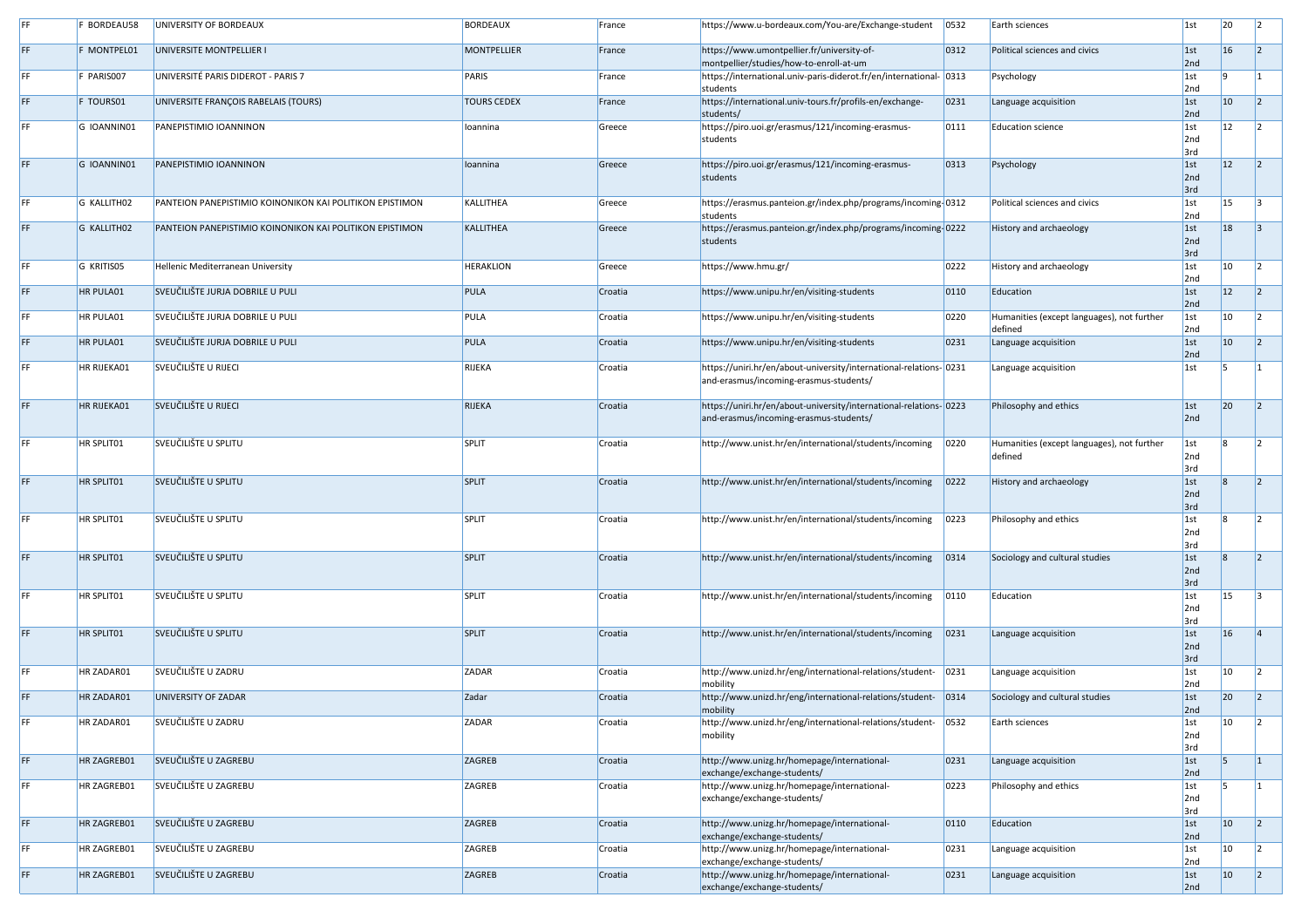| HR ZAGREB01  | SVEUČILIŠTE U ZAGREBU                        | ZAGREB          | Croatia        | http://www.unizg.hr/homepage/international-<br>exchange/exchange-students/                                | 0231           | Language acquisition                                    | $\vert$ 1st<br>2nd        | $ 10\rangle$ |  |
|--------------|----------------------------------------------|-----------------|----------------|-----------------------------------------------------------------------------------------------------------|----------------|---------------------------------------------------------|---------------------------|--------------|--|
| HR ZAGREB01  | SVEUČILIŠTE U ZAGREBU                        | <b>ZAGREB</b>   | Croatia        | http://www.unizg.hr/homepage/international-<br>exchange/exchange-students/                                | 0222           | History and archaeology                                 | 1st<br>2nd<br>3rd         | $ 12\rangle$ |  |
| HR ZAGREB01  | SVEUČILIŠTE U ZAGREBU                        | ZAGREB          | Croatia        | http://www.unizg.hr/homepage/international-<br>exchange/exchange-students/                                | 0222           | History and archaeology                                 | 1st<br>2nd<br>3rd         | 20           |  |
| HR ZAGREB01  | SVEUČILIŠTE U ZAGREBU                        | <b>ZAGREB</b>   | Croatia        | http://www.unizg.hr/homepage/international-<br>exchange/exchange-students/                                | 0314           | Sociology and cultural studies                          | 1st<br>2nd<br>3rd         | $ 12\rangle$ |  |
| HR ZAGREB01  | SVEUČILIŠTE U ZAGREBU                        | ZAGREB          | Croatia        | http://www.unizg.hr/homepage/international-<br>exchange/exchange-students/                                | 0532           | Earth sciences                                          | $\vert$ 1st<br>2nd<br>3rd | 12           |  |
| HR ZAGREB01  | SVEUČILIŠTE U ZAGREBU                        | ZAGREB          | Croatia        | http://www.unizg.hr/homepage/international-<br>exchange/exchange-students/                                | $ 0110\rangle$ | Education                                               | 1st<br>2nd                | $ 15\rangle$ |  |
| HR ZAGREB01  | SVEUČILIŠTE U ZAGREBU                        | ZAGREB          | Croatia        | http://www.unizg.hr/homepage/international-<br>exchange/exchange-students/                                | 1014           | Sports                                                  | 1st<br>2nd<br>3rd         | 30           |  |
| HU BUDAPES01 | EOTVOS LORAND TUDOMANYEGYETEM                | <b>Budapest</b> | Hungary        | www.elte.hu/en/erasmus                                                                                    | 0231           | Language acquisition                                    | 1st                       | $ 10\rangle$ |  |
| HU BUDAPES01 | <b>EOTVOS LORAND TUDOMANYEGYETEM</b>         | <b>Budapest</b> | <b>Hungary</b> | www.elte.hu/en/erasmus                                                                                    | 0220           | Humanities (except languages), not further<br>defined   | $\vert$ 1st<br>2nd        | 15           |  |
|              |                                              |                 |                |                                                                                                           |                |                                                         | 3rd                       |              |  |
| HU BUDAPES01 | EOTVOS LORAND TUDOMANYEGYETEM                | <b>Budapest</b> | <b>Hungary</b> | www.elte.hu/en/erasmus                                                                                    | 0231           | Language acquisition                                    | 1st<br>2nd<br>3rd         | $ 42\rangle$ |  |
| HU BUDAPES10 | Károli Gáspara Református Egyetem            | <b>Budapest</b> | Hungary        | https://english.kre.hu/index.php/information-for-<br>international-students/erasmus/erasmus-incoming.html | 0231           | Language acquisition                                    | 1st<br>2nd                | $ 10\rangle$ |  |
| HU BUDAPES10 | Károli Gáspara Református Egyetem            | <b>Budapest</b> | Hungary        | https://english.kre.hu/index.php/information-for-<br>international-students/erasmus/erasmus-incoming.html | 0210           | Arts, not further defined                               | 1st<br>2nd                |              |  |
| HU BUDAPES12 | PÁZMÁNY PÉTER KATOLIKUS EGYETEM              | <b>BUDAPEST</b> | Hungary        | https://btk.ppke.hu/en/admissions/erasmus                                                                 | 0231           | Language acquisition                                    | $\vert$ 1st<br>2nd<br>3rd | 10           |  |
| HU BUDAPES12 | PÁZMÁNY PÉTER KATOLIKUS EGYETEM              | <b>BUDAPEST</b> | Hungary        | https://btk.ppke.hu/en/admissions/erasmus                                                                 | 0231           | Language acquisition                                    | 1st<br>2nd<br>3rd         | $ 10\rangle$ |  |
| HU BUDAPES47 | KOZEP-EUROPAI EGYETEM                        | <b>Budapest</b> | Hungary        | https://www.ceu.edu/academics/non-degree                                                                  | 0223           | Philosophy and ethics                                   | 1st<br>2nd<br>3rd         | 24           |  |
| HU BUDAPES54 | NATIONAL UNIVERSITY OF PUBLIC SERVICE        | <b>Budapest</b> | Hungary        | https://en.uni-nke.hu/incoming-students/introduction                                                      | 0310           | Social and behavioural sciences, not further<br>defined | 1st<br>2nd                |              |  |
| HU EGER02    | <b>ESZTERHÁZY KÁROLY FŐISKOLA</b>            | <b>EGER</b>     | Hungary        | https://uni-eszterhazy.hu/en/ekf-college/international-<br>students/erasmus-/c/erasmus-                   | 0231           | Language acquisition                                    | $\vert$ 1st<br>2nd        | <b>10</b>    |  |
| HU MISKOLC01 | MISKOLCI EGYETEM                             | <b>MISKOLC</b>  | <b>Hungary</b> | http://erasmus.uni-miskolc.hu/courses                                                                     | 0231           | Language acquisition                                    | 1st                       | $ 10\rangle$ |  |
| HU PECS01    | PÉCSI TUDOMÁNYEGYETEM                        | PÉCS            | Hungary        | https://international.pte.hu/erasmus_incoming_students                                                    | 0532           | Earth sciences                                          | 1st<br>2nd                | $ 10\rangle$ |  |
| HU SOPRON01  | University of Sopron                         | <b>SOPRON</b>   | <b>Hungary</b> | http://www.uniwest.hu/index.php/458/?&L=4                                                                 | 0231           | Language acquisition                                    | 1st                       | $ 10\rangle$ |  |
| HU VESZPRE01 | <b>PANNON EGYETEM</b>                        | VESZPRÉM        | Hungary        | https://eng.uni-pannon.hu/erasmus/23-incoming-students                                                    | 0231           | Language acquisition                                    | 1st<br>2nd                | 22           |  |
| BARI01       | Universita degli studi di bari aldo moro     | Bari            | <b>Italy</b>   | https://www.uniba.it/internazionale/incoming-mobility                                                     | 0222           | History and archaeology                                 | 1st<br>2nd<br>3rd         | $ 10\rangle$ |  |
| BARI01       | Universita degli studi di bari aldo moro     | Bari            | <b>Italy</b>   | https://www.uniba.it/internazionale/incoming-mobility                                                     | 0314           | Sociology and cultural studies                          | $\vert$ 1st<br>2nd<br>3rd | $ 10\rangle$ |  |
| BOLOGNA01    | UNIVERSITÀ DI BOLOGNA - ALMA MATER STUDIORUM | <b>BOLOGNA</b>  | Italy          | https://www.unibo.it/en/international/incoming-exchange- 0314<br>students                                 |                | Sociology and cultural studies                          | 1st<br>2nd                | $ 10\rangle$ |  |
| CAGLIAR01    | UNIVERSITY OF CAGLIARI                       | Cagliari        | <b>Italy</b>   | https://www.unica.it/unica/en/ateneo_s04_ss020_sss04.p 0231<br>age                                        |                | Language acquisition                                    | 1st<br>2nd<br>3rd         | 20           |  |
| CAGLIAR01    | UNIVERSITY OF CAGLIARI                       | Cagliari        | <b>Italy</b>   | https://www.unica.it/unica/en/ateneo_s04_ss020_sss04.p   0220<br>age                                      |                | Humanities (except languages), not further<br>defined   | 1st<br>2nd<br>3rd         |              |  |
| CAGLIAR01    | UNIVERSITY OF CAGLIARI                       | Cagliari        | <b>Italy</b>   | https://www.unica.it/unica/en/ateneo_s04_ss020_sss04.p 0923<br>age                                        |                | Social work and counselling                             | 1st<br>2nd<br>3rd         |              |  |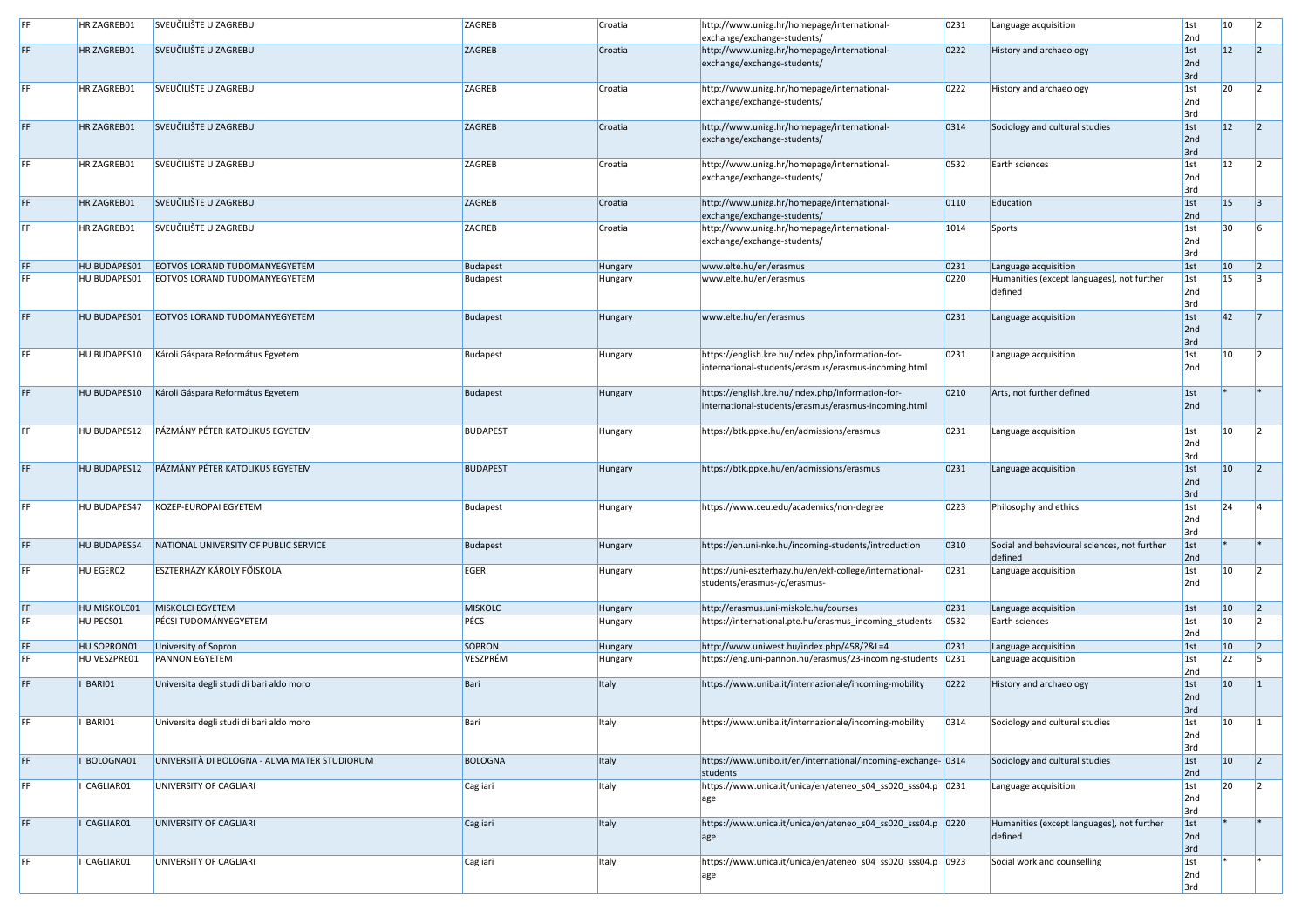| FF. | MILANO03     | UNIVERSITÀ CATTOLICA DEL SACRO CUORE - MILANO      | <b>MILANO</b>     | Italy     | http://www.ucscinternational.it/study-programs-<br>ucsc/academics-exchange                | 0313 | Psychology                                   | 2nd                | 15                  |  |
|-----|--------------|----------------------------------------------------|-------------------|-----------|-------------------------------------------------------------------------------------------|------|----------------------------------------------|--------------------|---------------------|--|
| FF. | NAPOLI02     | UNIVERSITA' DEGLI STUDI DI NAPOLI "L'ORIENTALE"    | <b>NAPLES</b>     | Italy     | http://www.unior.it/internazionale/17/4/incoming-                                         | 0222 | History and archaeology                      | $\vert$ 1st        | $ 10\rangle$        |  |
|     |              |                                                    |                   |           | students.html                                                                             |      |                                              | 2nd                |                     |  |
|     |              |                                                    |                   |           |                                                                                           |      |                                              | 3rd                |                     |  |
| FF. | PISA01       | UNIVERSITÁ DI PISA                                 | Pisa              | Italy     | https://www.unipi.it/index.php/english                                                    | 0222 | History and archaeology                      | $\vert$ 1st        | $ 10\rangle$        |  |
| FF. | ROMA01       | UNIVERSITA DEGLI STUDI DI ROMA LA SAPIENZA         | ROMA              | Italy     | http://www.dass.uniroma1.it/                                                              | 0210 | Arts, not further defined                    | $\vert$ 1st        | 12                  |  |
|     |              |                                                    |                   |           |                                                                                           |      |                                              | 2nd                |                     |  |
| FF. | ROMA01       | UNIVERSITA DEGLI STUDI DI ROMA LA SAPIENZA         | <b>ROMA</b>       | Italy     | http://www.dass.uniroma1.it/                                                              | 0220 | Humanities (except languages), not further   | 3rd<br>$\vert$ 1st | $ 12\rangle$        |  |
|     |              |                                                    |                   |           |                                                                                           |      | defined                                      | 2nd                |                     |  |
|     |              |                                                    |                   |           |                                                                                           |      |                                              | 3rd                |                     |  |
| FF. | TRIESTE01    | UNIVERSITA' DEGLI STUDI DI TRIESTE                 | Trieste           | Italy     | http://www2.units.it/internationalia/en/                                                  | 0231 | Language acquisition                         | $\vert$ 1st        | 18                  |  |
|     |              |                                                    |                   |           |                                                                                           |      |                                              | 2nd                |                     |  |
| FF. | I UDINE01    | UNIVERSITA' DEGLI STUDI DI UDINE                   | Udine             | Italy     | https://www.uniud.it/en/uniud-                                                            | 0231 | Language acquisition                         | 1st                | $ 12\rangle$        |  |
|     |              |                                                    |                   |           | international?set_language=en                                                             |      |                                              | 2nd                |                     |  |
|     |              |                                                    |                   |           |                                                                                           |      |                                              | 3rd                |                     |  |
| FF. | LT KAUNAS02  | KAUNO TECHNOLOGIJOS UNIVERSITETAS                  | Kaunas            | Lithuania | https://admissions.ktu.edu/exchange-students/                                             | 0231 | Language acquisition                         | $\vert$ 1st        |                     |  |
|     |              |                                                    |                   |           |                                                                                           |      |                                              | 2nd                |                     |  |
|     |              |                                                    |                   |           |                                                                                           |      |                                              | 3rd                |                     |  |
| FF. | LT VILNIUS01 | <b>VILNIAUS UNIVERSITETAS</b>                      | <b>VILNIUS</b>    | Lithuania | https://www.vu.lt/en/studies/exchange-students                                            | 0223 | Philosophy and ethics                        | $\vert$ 1st        | $ 10\rangle$        |  |
|     |              |                                                    |                   |           |                                                                                           |      |                                              | 2nd                |                     |  |
| FF. | LT VILNIUS01 | <b>VILNIAUS UNIVERSITETAS</b>                      | <b>VILNIUS</b>    | Lithuania | https://www.vu.lt/en/studies/exchange-students                                            | 0231 | Language acquisition                         | $\vert$ 1st        | 25                  |  |
|     |              |                                                    |                   |           |                                                                                           |      |                                              | 2nd                |                     |  |
| FF. | LV RIGA33    | <b>EKONOMIKAS UN KULTURAS AUGSTSKOLA</b>           | <b>RIGA</b>       | Latvia    | http://eka.edu.lv/content.php?parent=122&Ing=eng                                          | 0314 | Sociology and cultural studies               | $\vert$ 1st        | $ 10\rangle$        |  |
|     |              |                                                    |                   |           |                                                                                           |      |                                              | 2nd                |                     |  |
| FF. | LV RIGA33    | <b>EKONOMIKAS UN KULTURAS AUGSTSKOLA</b>           | <b>RIGA</b>       | Latvia    | http://eka.edu.lv/content.php?parent=122&Ing=eng                                          | 0510 | Biological and related sciences, not further | $\vert$ 1st        | 10                  |  |
|     |              | <b>SS CYRIL AND METHODIUS UNIVERSITY</b>           |                   |           |                                                                                           |      | defined                                      | 2nd                | $ 10\rangle$        |  |
| FF. | MK SKOPJE01  |                                                    | <b>SKOPJE</b>     | Macedonia | http://www.fbe.edu.mk/index.php?option=com_content&v 0231<br>iew=article&id=414%3Auseful- |      | Language acquisition                         | 1st <br>2nd        |                     |  |
|     |              |                                                    |                   |           | information&catid=44%3Ainfo&Itemid=195⟨=en                                                |      |                                              | 3rd                |                     |  |
|     |              |                                                    |                   |           |                                                                                           |      |                                              |                    |                     |  |
| FF. | MK SKOPJE01  | <b>SS CYRIL AND METHODIUS UNIVERSITY</b>           | <b>SKOPJE</b>     | Macedonia | http://www.fbe.edu.mk/index.php?option=com_content&v 0231                                 |      | Language acquisition                         | $\vert$ 1st        | $ 10\rangle$        |  |
|     |              |                                                    |                   |           | iew=article&id=414%3Auseful-                                                              |      |                                              | 2nd                |                     |  |
|     |              |                                                    |                   |           | information&catid=44%3Ainfo&Itemid=195⟨=en                                                |      |                                              | 3rd                |                     |  |
|     |              |                                                    |                   |           |                                                                                           |      |                                              |                    |                     |  |
| FF. | MK TETOVO02  | <b>SOUTH EAST EUROPEAN UNIVERSITY</b>              | Tetovo            | Macedonia | https://www.seeu.edu.mk/en/current-                                                       | 0231 | Language acquisition                         | $\vert$ 1st        | $ 10\rangle$        |  |
|     |              |                                                    |                   |           | students/international-relation/incoming-students-staff                                   |      |                                              | 2nd                |                     |  |
|     |              |                                                    |                   |           |                                                                                           |      |                                              |                    |                     |  |
| FF. | MT MALTA01   | University of Malta                                | Msida             | Malta     | https://www.um.edu.mt/international/erasmusplus                                           | 0231 | Language acquisition                         | $\vert$ 1st        | <b>10</b>           |  |
|     |              |                                                    |                   |           |                                                                                           |      |                                              | 2nd                |                     |  |
|     |              |                                                    |                   |           |                                                                                           |      |                                              | 3rd                |                     |  |
| FF. | NL AMSTERD01 | UNIVERSITEIT VAN AMSTERDAM                         | Amsterdam         | Nederland | https://www.uva.nl/en/education/other-                                                    | 0532 | Earth sciences                               | $\vert$ 1st        |                     |  |
|     |              |                                                    |                   |           | programmes/exchange/exchange.html                                                         |      |                                              |                    |                     |  |
| FF. | NL GRONING01 | <b>RIJKSUNIVERSITEIT GRONINGEN</b>                 | Groningen         | Nederland | https://www.rug.nl/education/exchange/                                                    | 0231 | Language acquisition                         | $\vert$ 1st        | $ 10\rangle$        |  |
|     |              |                                                    |                   |           |                                                                                           |      |                                              | 2nd                |                     |  |
| FF. | P ACORES01   | UNIVERSIDADE DOS ACORES                            | Angra do Heroismo | Portugal  | https://international.uac.pt/erasmus/                                                     | 0532 | Earth sciences                               | $\vert$ 1st        | $ 10\rangle$<br> 27 |  |
| FF. | P FARO02     | UNIVERSIDADE DO ALGARVE                            | Faro              | Portugal  | https://www.ualg.pt/en/content/international-mobility-<br>office                          | 0532 | Earth sciences                               | $\vert$ 1st<br>2nd |                     |  |
|     |              |                                                    |                   |           |                                                                                           |      |                                              | 3rd                |                     |  |
| FF. | P LISBOA03   | UNIVERSIDADE NOVA DE LISBOA                        | Lisboa            | Portugal  | https://www.unl.pt/en/international/study-nova                                            | 0532 | Earth sciences                               | $\vert$ 1st        | $ 10\rangle$        |  |
|     |              |                                                    |                   |           |                                                                                           |      |                                              | 2nd                |                     |  |
| FF. | P LISBOA03   | UNIVERSIDADE NOVA DE LISBOA                        | Lisboa            | Portugal  | https://www.unl.pt/en/international/study-nova                                            | 0314 | Sociology and cultural studies               | $\vert$ 1st        |                     |  |
|     |              |                                                    |                   |           |                                                                                           |      |                                              | 2nd                |                     |  |
|     |              |                                                    |                   |           |                                                                                           |      |                                              | 3rd                |                     |  |
| FF. | P LISBOA07   | ISCTE-INSTITUTO UNIVERSITÁRIO DE LISBOA            | <b>LISBOA</b>     | Portugal  | https://www.iscte-iul.pt/conteudos/813/international                                      | 0314 | Sociology and cultural studies               | $\vert$ 1st        | $ 10\rangle$        |  |
|     |              |                                                    |                   |           |                                                                                           |      |                                              | 2nd                |                     |  |
| FF. | P LISBOA109  | UNIVERSIDADE DE LISBOA                             | Lisboa            | Portugal  | https://www.ulisboa.pt/en/info/world-ulisboa                                              | 0231 | Language acquisition                         | $\vert$ 1st        | $ 10\rangle$        |  |
|     |              |                                                    |                   |           |                                                                                           |      |                                              | 2nd                |                     |  |
| FF. | P LISBOA109  | UNIVERSIDADE DE LISBOA                             | <b>LISBOA</b>     | Portugal  | https://www.ulisboa.pt/en/info/world-ulisboa                                              | 0532 | Earth sciences                               | 1st                | 20                  |  |
|     |              |                                                    |                   |           |                                                                                           |      |                                              | 2nd                |                     |  |
| FF. | PL BIELSKO02 | AKADEMIA TECHNICZNO-HUMANISTYCZNA W BIELSKU-BIALEJ | Bielsko-Biala     | Poland    | http://www.eng.ath.bielsko.pl/index.php/erasmus-                                          | 0314 | Sociology and cultural studies               | $\vert$ 1st        | 15                  |  |
|     |              |                                                    |                   |           | programme/information-for-incoming-erasmus-                                               |      |                                              | 2nd                |                     |  |
|     |              |                                                    |                   |           | students.html                                                                             |      |                                              |                    |                     |  |
| FF. | PL BIELSKO02 | AKADEMIA TECHNICZNO-HUMANISTYCZNA W BIELSKU-BIALEJ | Bielsko-Biala     | Poland    | http://www.eng.ath.bielsko.pl/index.php/erasmus-                                          | 0231 | Language acquisition                         | 1st                | 25                  |  |
|     |              |                                                    |                   |           | programme/information-for-incoming-erasmus-                                               |      |                                              | 2nd                |                     |  |
|     |              |                                                    |                   |           | students.html                                                                             |      |                                              |                    |                     |  |
| FF. | PL KATOWIC01 | UNIWERSYTET SLASKI W KATOWICACH                    | Katowice          | Poland    | http://erasmus.us.edu.pl/exchange-students                                                | 0231 | Language acquisition                         | $\vert$ 1st        | $ 10\rangle$        |  |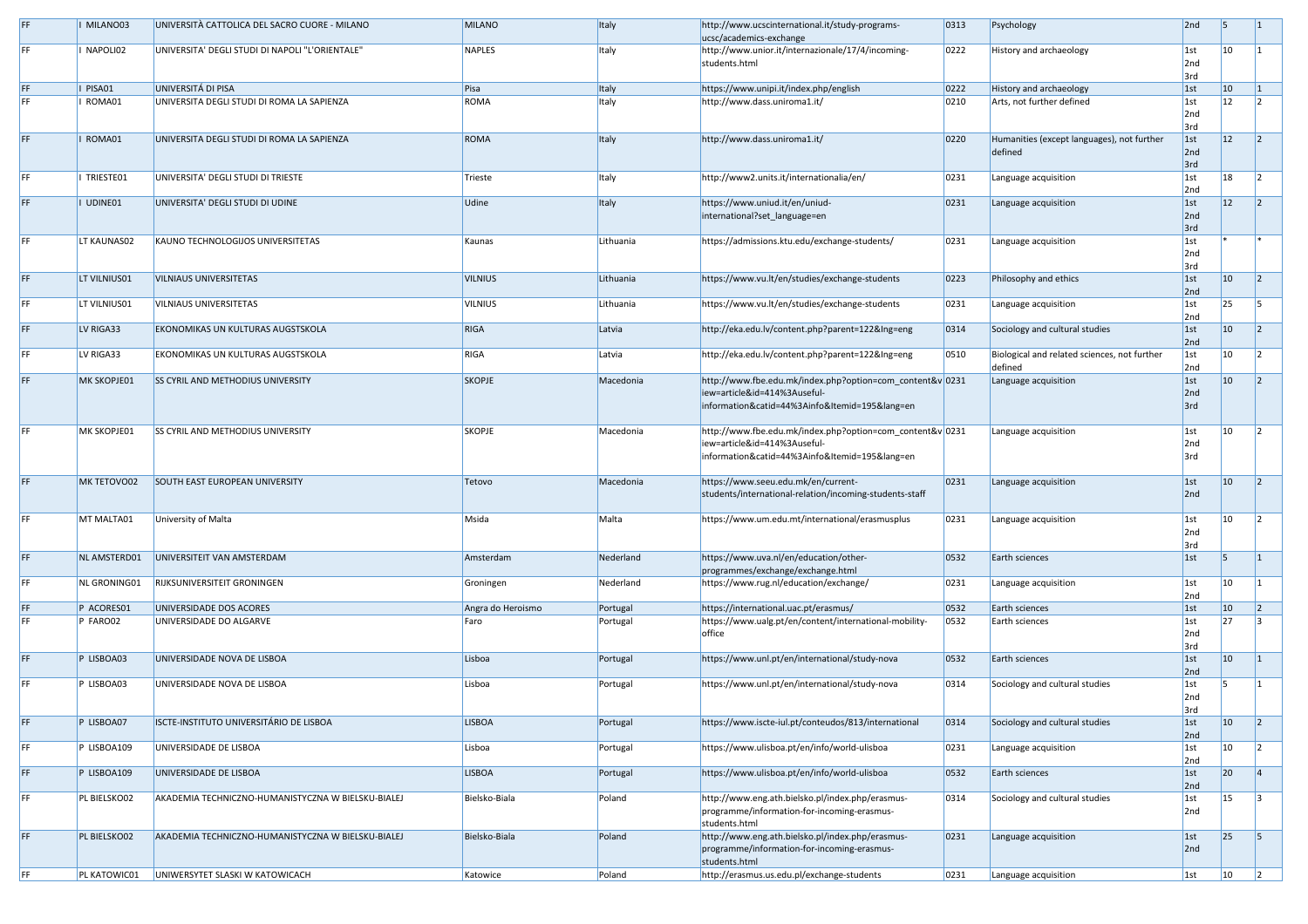| PL KRAKOW01         | UNIWERSYTET JAGIELLONSKI                             | <b>Krakow</b>     | Poland   | https://erasmus.uj.edu.pl/                              | 0313           | Psychology                                   | 1st<br>2nd  | $ 12\rangle$  |  |
|---------------------|------------------------------------------------------|-------------------|----------|---------------------------------------------------------|----------------|----------------------------------------------|-------------|---------------|--|
| PL KRAKOW01         | UNIWERSYTET JAGIELLONSKI                             | Krakow            | Poland   | https://erasmus.uj.edu.pl/                              | 0222           | History and archaeology                      | 1st         | $ 10\rangle$  |  |
|                     |                                                      |                   |          |                                                         |                |                                              | 2nd         |               |  |
|                     |                                                      |                   |          |                                                         |                |                                              | 3rd         |               |  |
|                     |                                                      |                   |          |                                                         |                |                                              |             |               |  |
| PL KRAKOW01         | Jagiellonian University                              | <b>Krakow</b>     | Poland   | https://erasmus.uj.edu.pl/                              | 0532           | Earth sciences                               | 1st         | $ 10\rangle$  |  |
|                     |                                                      |                   |          |                                                         |                |                                              | 2nd         |               |  |
|                     |                                                      |                   |          |                                                         |                |                                              | 3rd         |               |  |
| PL KRAKOW17         | KRAKOWSKA AKADEMIA IM. ANDRZEJA FRYCZA MODRZEWSKIEGO | Krakow            | Poland   | https://international.ka.edu.pl/erasmus/                | 0231           | Language acquisition                         | 1st         | $ 10\rangle$  |  |
|                     |                                                      |                   |          |                                                         |                |                                              | 2nd         |               |  |
| PL LODZ01           | UNIWERSYTET LODZKI                                   | Lodz              | Poland   | http://iso.uni.lodz.pl/erasmus                          | 0231           | Language acquisition                         | 1st         | <sup>15</sup> |  |
|                     |                                                      |                   |          |                                                         |                |                                              | 2nd         |               |  |
|                     |                                                      |                   |          |                                                         |                |                                              | 3rd         |               |  |
| PL OPOLE01          | <b>OPOLE UNIVERSITY</b>                              | Opole             | Poland   | http://hello.uni.opole.pl/                              | 0310           | Social and behavioural sciences, not further | 1st         | $ 12\rangle$  |  |
|                     |                                                      |                   |          |                                                         |                | defined                                      | 2nd         |               |  |
| PL OPOLE01          | <b>OPOLE UNIVERSITY</b>                              |                   | Poland   |                                                         | 0310           | Social and behavioural sciences, not further |             | 12            |  |
|                     |                                                      | Opole             |          | http://hello.uni.opole.pl/                              |                |                                              | 1st         |               |  |
|                     |                                                      |                   |          |                                                         |                | defined                                      | 2nd         |               |  |
| PL POZNAN01         | UNIWERSYTET IM. ADAMA MICKIEWICZA W POZNANIU         | Poznan            | Poland   | http://international.amu.edu.pl/erasmus/                | 0231           | Language acquisition                         | 1st         | 20            |  |
|                     |                                                      |                   |          |                                                         |                |                                              | 2nd         |               |  |
|                     |                                                      |                   |          |                                                         |                |                                              | 3rd         |               |  |
| PL POZNAN01         | UNIWERSYTET IM. ADAMA MICKIEWICZA W POZNANIU         | Poznan            | Poland   | http://international.amu.edu.pl/erasmus/                | 0532           | Earth sciences                               | 1st         | 20            |  |
|                     |                                                      |                   |          |                                                         |                |                                              | 2nd         |               |  |
|                     |                                                      |                   |          |                                                         |                |                                              | 3rd         |               |  |
| PL POZNAN16         | WYZSZA SZKOLA NAUK HUMANISTYCZNYCH I DZIENNIKARSTWA  | Poznan            | Poland   | https://cdv.pl/en/about-us/erasmus/                     | 0110           | Education                                    | 1st         | $ 10\rangle$  |  |
|                     |                                                      |                   |          |                                                         |                |                                              | 2nd         |               |  |
| PL POZNAN16         | WYZSZA SZKOLA NAUK HUMANISTYCZNYCH I DZIENNIKARSTWA  | Poznan            | Poland   | https://cdv.pl/en/about-us/erasmus/                     | 0313           | Psychology                                   | 1st         | $ 10\rangle$  |  |
|                     |                                                      |                   |          |                                                         |                |                                              | 2nd         |               |  |
| PL TORUN01          | UNIWERSYTET MIKOLAJA KOPERNIKA W TORUNIU             | Torun             | Poland   | https://www.umk.pl/en/erasmus/                          | 0231           | Language acquisition                         | 1st         | <b>12</b>     |  |
|                     |                                                      |                   |          |                                                         |                |                                              | 2nd         |               |  |
|                     |                                                      |                   |          |                                                         |                |                                              |             |               |  |
| PL TORUN01          | UNIWERSYTET MIKOLAJA KOPERNIKA W TORUNIU             | Torun             | Poland   | https://www.umk.pl/en/erasmus/                          | 0532           | Earth sciences                               | 1st         | 20            |  |
|                     |                                                      |                   |          |                                                         |                |                                              | 2nd         |               |  |
|                     | PL WROCLAW01   UNIWERSYTET WROCLAWSKI                | <b>WROCLAW</b>    | Poland   | https://international.uni.wroc.pl/en/incoming-exchange- | 0231           | Language acquisition                         | $\vert$ 1st | <b>20</b>     |  |
|                     |                                                      |                   |          | students                                                |                |                                              | 2nd         |               |  |
|                     |                                                      |                   |          |                                                         |                |                                              | 3rd         |               |  |
| <b>RO TIMISOA01</b> | UNIVERSITATEA DE VEST DIN TIMISOARA                  | Timisoara         | Romania  | http://www.upt.ro/international/index.php?id=&lb=en     | 0231           | Language acquisition                         | 1st         | $ 12\rangle$  |  |
|                     |                                                      |                   |          |                                                         |                |                                              | 2nd         |               |  |
| <b>RO TIMISOA04</b> | UNIVERSITATEA POLITEHNICA TIMISOARA                  | <b>TIMISOARA</b>  | Romania  | http://www.upt.ro/international                         | 0230           | Foreign languages                            | 1st         | <b>12</b>     |  |
| <b>RS KRAGUJE01</b> | UNIVERZITET U KRAGUJEVCU                             | <b>KRAGUJEVAC</b> | Serbia   | https://kg.ac.rs/eng/exchange_students.php              | 0110           | Education, not further defined               | 1st         | 20            |  |
|                     |                                                      |                   |          |                                                         |                |                                              | 2nd         |               |  |
|                     |                                                      |                   |          |                                                         |                |                                              | 3rd         |               |  |
|                     |                                                      |                   |          |                                                         |                |                                              |             |               |  |
| RS NISO1            | UNIVERZITET U NISU                                   | <b>NIS</b>        | Serbia   | www.ni.ac.rs/en/                                        | 0223           | Philosophy and ethics                        | 1st         | $ 10\rangle$  |  |
|                     |                                                      |                   |          |                                                         |                |                                              | 2nd         |               |  |
|                     |                                                      |                   |          |                                                         |                |                                              | 3rd         |               |  |
| <b>RS NOVISAD02</b> | UNIVERZITET U NOVOM SADU                             | <b>NOVI SAD</b>   | Serbia   | www.uns.ac.rs/index.php/en/                             | 0230           | Foreign languages                            | 1st         | $ 10\rangle$  |  |
|                     |                                                      |                   |          |                                                         |                |                                              | 2nd         |               |  |
| RS NOVISAD02        | UNIVERZITET U NOVOM SADU                             | <b>NOVI SAD</b>   | Serbia   | www.uns.ac.rs/index.php/en/                             | 0223           | Philosophy and ethics                        | 1st         |               |  |
|                     |                                                      |                   |          |                                                         |                |                                              | 2nd         |               |  |
| S MIDSWED01         | MITTUNIVERSITETET                                    | Sundsvall         | Sweden   | http://www.miun.se/exchangestudies                      | 0231           | Language acquisition                         | 1st         | $ 10\rangle$  |  |
| SF VAASA01          | <b>VAASAN YLIOPISTO</b>                              | Vaasa             | Finland  | https://www.univaasa.fi/en/education/exchange/          | 0231           | Language acquisition                         | 1st         | 10            |  |
|                     |                                                      |                   |          |                                                         |                |                                              | 2nd         |               |  |
| <b>SK BANSKA01</b>  | UNIVERZITA MATEJA BELA                               | Banska Bystrica   | Slovakia | https://www.umb.sk/en/international/erasmus/erasmus-    | 0532           | Earth sciences                               | 1st         | 20            |  |
|                     |                                                      |                   |          | courses.html                                            |                |                                              | 2nd         |               |  |
|                     |                                                      |                   |          |                                                         |                |                                              |             |               |  |
|                     |                                                      |                   |          |                                                         |                |                                              | 3rd         |               |  |
| <b>SK BRATISLO2</b> | COMENIUS UNIVERSITY IN BRATISLAVA                    | Bratislava        | Slovakia | https://uniba.sk/en/international-relations/            | 0231           | Language acquisition                         | 1st         | $ 10\rangle$  |  |
|                     |                                                      |                   |          |                                                         |                |                                              | 2nd         |               |  |
| <b>SK BRATISLO2</b> | COMENIUS UNIVERSITY IN BRATISLAVA                    | Bratislava        | Slovakia | https://uniba.sk/en/international-relations/            | 0231           | Language acquisition                         | 1st         | 12            |  |
|                     |                                                      |                   |          |                                                         |                |                                              | 2nd         |               |  |
|                     |                                                      |                   |          |                                                         |                |                                              | 3rd         |               |  |
| <b>SK NITRA01</b>   | UNIVERZITA KONSTANTINA FILOZOFA V NITRE              | Nitra             | Slovakia | https://www.ukf.sk/en/erasmus-2/student-                | 0314           | Sociology and cultural studies               | $\vert$ 1st | $ 10\rangle$  |  |
|                     |                                                      |                   |          | mobility?highlight=WyJpbmNvbWluZyJd                     |                |                                              | 2nd         |               |  |
| SK PRESOV01         | <b>PRESOVSKA UNIVERZITA V PRESOVE</b>                | Presov            | Slovakia | http://www.unipo.sk/en/en/internationa-                 | 0532           | Earth sciences                               | 1st         | $ 10\rangle$  |  |
|                     |                                                      |                   |          | relationships/erasmus                                   |                |                                              | 2nd         |               |  |
|                     |                                                      |                   |          |                                                         |                |                                              | 3rd         |               |  |
|                     |                                                      |                   |          |                                                         |                |                                              |             | $ 10\rangle$  |  |
| <b>SK TRNAVA01</b>  | TRNAVSKÁ UNIVERZITA V TRNAVE                         | TRNAVA            | Slovakia | https://www.truni.sk/en/application-process             | 0223           | Philosophy and ethics                        | $\vert$ 1st |               |  |
|                     |                                                      |                   |          |                                                         |                |                                              | 2nd         |               |  |
|                     |                                                      |                   |          |                                                         |                |                                              | 3rd         |               |  |
| <b>SK TRNAVA02</b>  | UNIVERZITA SV. CYRILA A METODA V TRNAVA              | Trnava            | Slovakia | https://www.ucm.sk/en/erasmus-plus/                     | 0231           | Language acquisition                         | 1st         | $ 10\rangle$  |  |
| TR ANKARA01         | <b>ANKARA UNIVERSITESI</b>                           | Ankara            | Turkey   | http://iso.en.ankara.edu.tr/?page_id=1329               | $ 0110\rangle$ | Education                                    | $\vert$ 1st | 12            |  |
| TR ANTALYA01        | <b>AKDENIZ UNIVERSITY</b>                            | Antalya           | Turkey   | http://erasmus.akdeniz.edu.tr/en                        | 0231           | Language acquisition                         | 1st         |               |  |